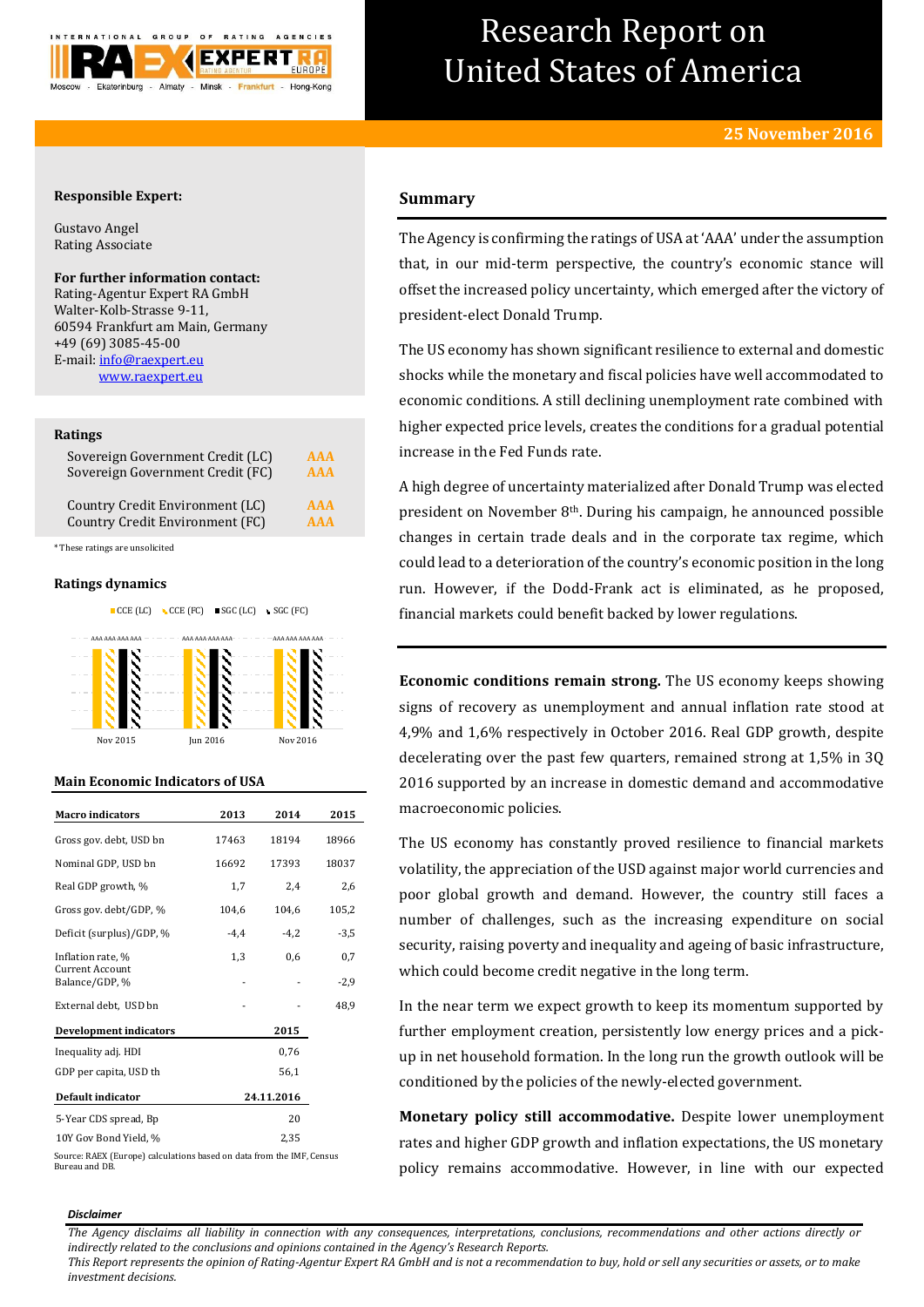



Source: RAEX (Europe) calculations based on data from the Federal Reserve

dynamics in our previous research report<sup>1</sup>, the Federal Open Market Committee (FOMC) projected in June 2016 the Federal Funds rate at 1,1%, 1,9% and 2,6% for 2017, 2018 and 2019 respectively.

Financial markets have already reacted to higher inflation expectations and therefore a potential increase of the Fed Funds rate, as the Treasury yield curve has been steepening since July 2016 (see graph 1). The yield on the long-term bonds has increased proportionally more than that of the short-term bonds. This also reflects the perception of the market participants about the long-term policy uncertainty which emerged after victory of Donald Trump as president-elect of the US.

**Fiscal risks emerged.** The fiscal deficit of the US government has narrowed significantly over the past years from around 11% in 2010 to 3,5% in 2015. Such a decline resulted from the combined effect of lower interest expenses and higher revenues linked to stronger economic activity. Additionally, part of the general government spending was covered by debt, which increased around 10p.p. from 2010 up to 105% of GDP in 2015. However, fiscal deficits widened during 9m 2016 compared to the same period a year before (see graph 2). For this reason we expect the fiscal balance to revert its trend in 2016, rounding up the year around -4% of GDP.

During his campaign, president-elect Donald Trump announced that he will propose to reduce corporate taxes from 35% to 15% and to decrease a number of regulations aimed at boosting internal production. At the same time, he disclosed his intention to increase spending in infrastructure under his administration. If those reforms materialize and the Federal Funds rate increases, the US fiscal deficit is likely to increase in the long run.



**Graph 2:** US government fiscal balance, % GDP

Source: RAEX (Europe) calculations based on data from the US Treasury

1 Research Report on United States of America June 3rd,201[6 http://raexpert.eu/reports/Research\\_report\\_USA\\_03.06.2016.pdf](http://raexpert.eu/reports/Research_report_USA_03.06.2016.pdf)

# *Disclaimer*

1

*The Agency disclaims all liability in connection with any consequences, interpretations, conclusions, recommendations and other actions directly or indirectly related to the conclusions and opinions contained in the Agency's Research Reports. This Report represents the opinion of Rating-Agentur Expert RA GmbH and is not a recommendation to buy, hold or sell any securities or assets, or to make investment decisions.*